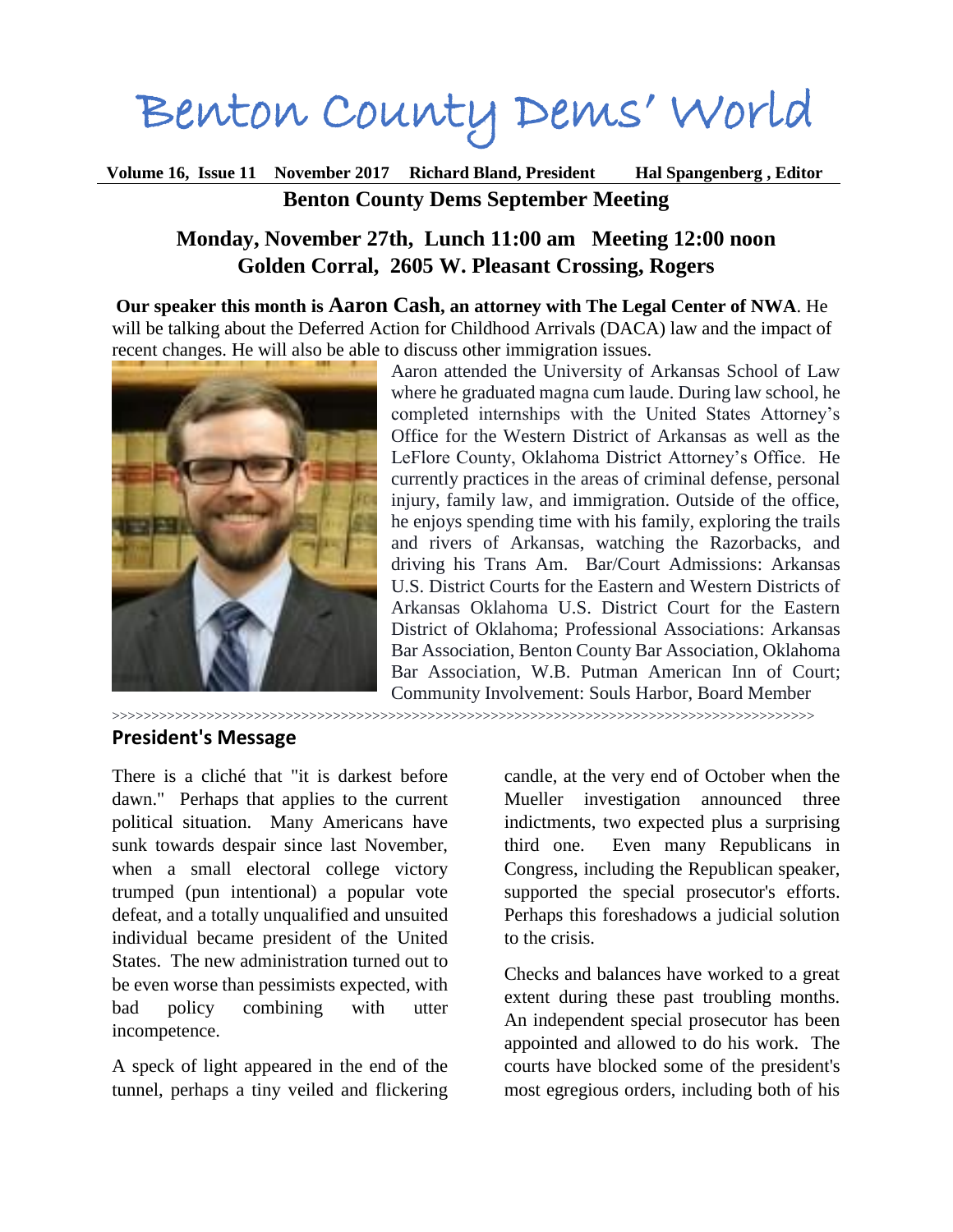immigration bans. The military brass did not enforce his policy against transgender military personnel, and a court has now given them support. The bureaucracy of nonpolitical professionals has continued to carry out their duties in a lawful and constitutional manner. Even the politicallyappointed secretaries of state and defense seem to put national interests above the president's whims (and tweets).

Public opinion is also shifting. Trump's approval ratings have reached new lows in several polls, including Gallup and NBC. Looking below the surface, those who strongly support the president constitute less than twenty percent in some of the polls. Whites, including those with no college degrees, no longer support him as strongly as they once did.

Here in Benton County we must look to the positive developments and continue to work for change at the local, state, and national levels. All said and done, the point is not to bring down Trump but to better the country and to do that by electing progressive candidates. So far, we have an announced candidate for District 95 of the Arkansas legislature and a candidate the Third Arkansas District, U.S. House of Representatives. I hear from informed sources that a strong candidate will announce for District Three of the Arkansas Senate. It is reasonable to expect that others will emerge.

What can we do? Get out the check books or credit/debit cards. We can contribute to Josh's campaign at his website, https://joshuamahony.com.

For contributions to Celeste go to the Act Blue site,

https://secure.actblue.com/donate/celestewilliams-for-ar-district-95-1. There are also candidates running statewide for secretary of state, Dr. Anthony Bland, whose website is anthonybland.com, and Susan Inman, whose site is http://susaninmanforarkansas.com. In addition to money, all of these candidates are seeking volunteers. Get informed, and be able to intelligently discuss these candidates with those who are persuadable.

Next year, 2018, will, in my opinion, be a pivotal year in American politics. If Trump and his alt-right base are able to consolidate their power, the country is headed for some dark days. We must assert saneness and responsibility on the local, state, and national levels.

Richard A. Bland November, 2017 >>>>>>>>>>>>>>>>>>>>>>>>>>>>>>>>>>>>>>>>>> October, 24 2017 General Meeting

Golden Corral, Rogers, AR

President Richard Bland called the meeting to order at 12:00. He welcomed several new attendees, guests and visitors.

Rusty Mastricola led us in the pledge of allegiance.

Vice President David Cauldwell reported that Art Hobson was unable to speak at our meeting today. He sent representatives Shelley Buonaiuto and Robert McAfee, members of Citizens Climate Lobby of Arkansas. The CCL is an International organization that is non-partisan and nonprofit. Their motto is "political will for a livable world". They talked about a carbon fee and dividend to citizens and encouraged everyone to become engaged in climate change. On Nov. 13 & 14 nine members from CCL of Arkansas will attend the annual Congressional Education Day in Washington, DC to talk with congressmen on climate change. For more information on this organization you may go to their website arkccl.org.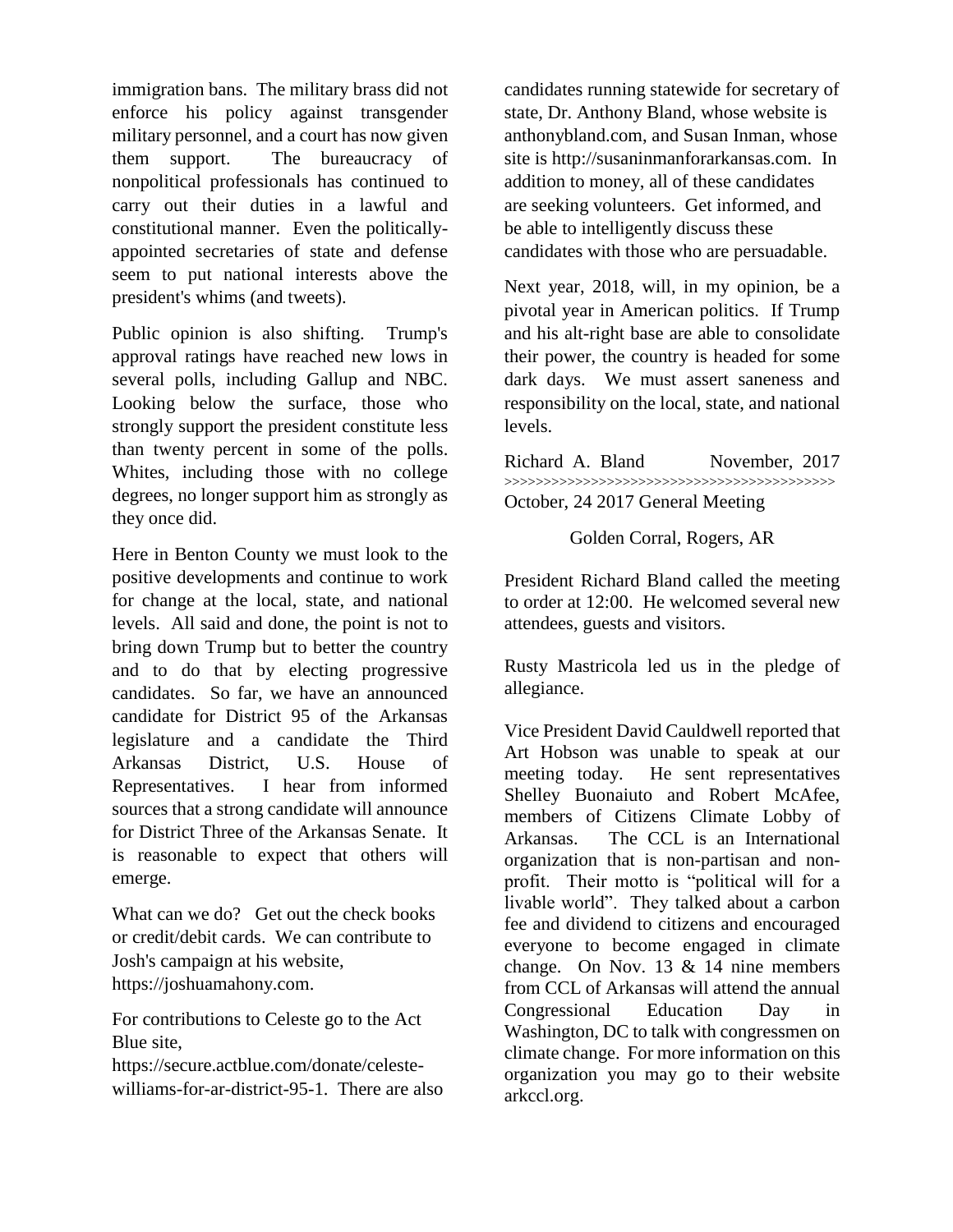The minutes were approved with one correction for spelling and the treasurer's reports was also approved.

New officers will be voted on at the November meeting. President: Richard Bland, Vice President: Suzanne Miltich, Secretary: Diana Kolman, Treasurer: David Cauldwell. Nominations will also be accepted from the floor.

Thurman Metcalf thanked everyone again for their participation at the Little Flock Picnic. He reported a profit of \$10,600. Car wash tickets are still available for purchase.

Richard announced that he has electronic copies of the "Benton County Guide to Elected Offices" for anyone interested in running for a political office.

Richard asked for volunteers to chair and organize the bean dinner fund raiser to be held in Feb. or March. If interested contact Richard Bland.

Suzanne Miltich announced that Pathways to Freedom is sponsoring an Angel Tree and would appreciate any donation either from the club or individuals.

Richard closed the meeting by reminding everyone to pay their membership dues.

After no further business the meeting was adjourned at 1:00.

**Respectfully Submitted, Secretary Betty Cauldwell >>>>>>>>>>>>>>>>>>>>>>>>>>>>>>>>>>>>>>**

# **Treasurer's Summary October 2017**

| <b>Beginning Balance</b>                  |                   | \$4,688.05 |
|-------------------------------------------|-------------------|------------|
| Income                                    |                   |            |
|                                           | <b>Blue Bowls</b> | \$55.35    |
|                                           | Dues              | \$240.00   |
|                                           | Total             | \$295.35   |
| Expenses                                  |                   |            |
|                                           | Total             | \$0.00     |
| <b>Ending Balance</b>                     |                   | \$4,983.40 |
| <b>Submitted by Joel Ewing, Treasurer</b> |                   |            |

>>>>>>>>>>>>>>>>>>>>>>>>>>>>>>>>>>>>>>>>>>>>>>>>

# **Don't forget to come to the meeting and vote for the candidates who are**:

Richard Bland……….President

Suzanne Miltich…..Vice President

Diana Kolman………Secretary

David Cauldwell…..Treasurer >>>>>>>>>>>>>>>>>>>>>>>>>>>>>>>>>>>>>>>>>>>>>>>

# **ANNUAL Dues are payable for the year 2018**

**They are stilll the same, \$20 for an individual and \$30.00 for a couple.**

**If paying by check make it out to: "Benton County Dems" , and if mailing, send it to:**

**Benton County Dems P.O. Box 2258, Bentonville, AR 72712**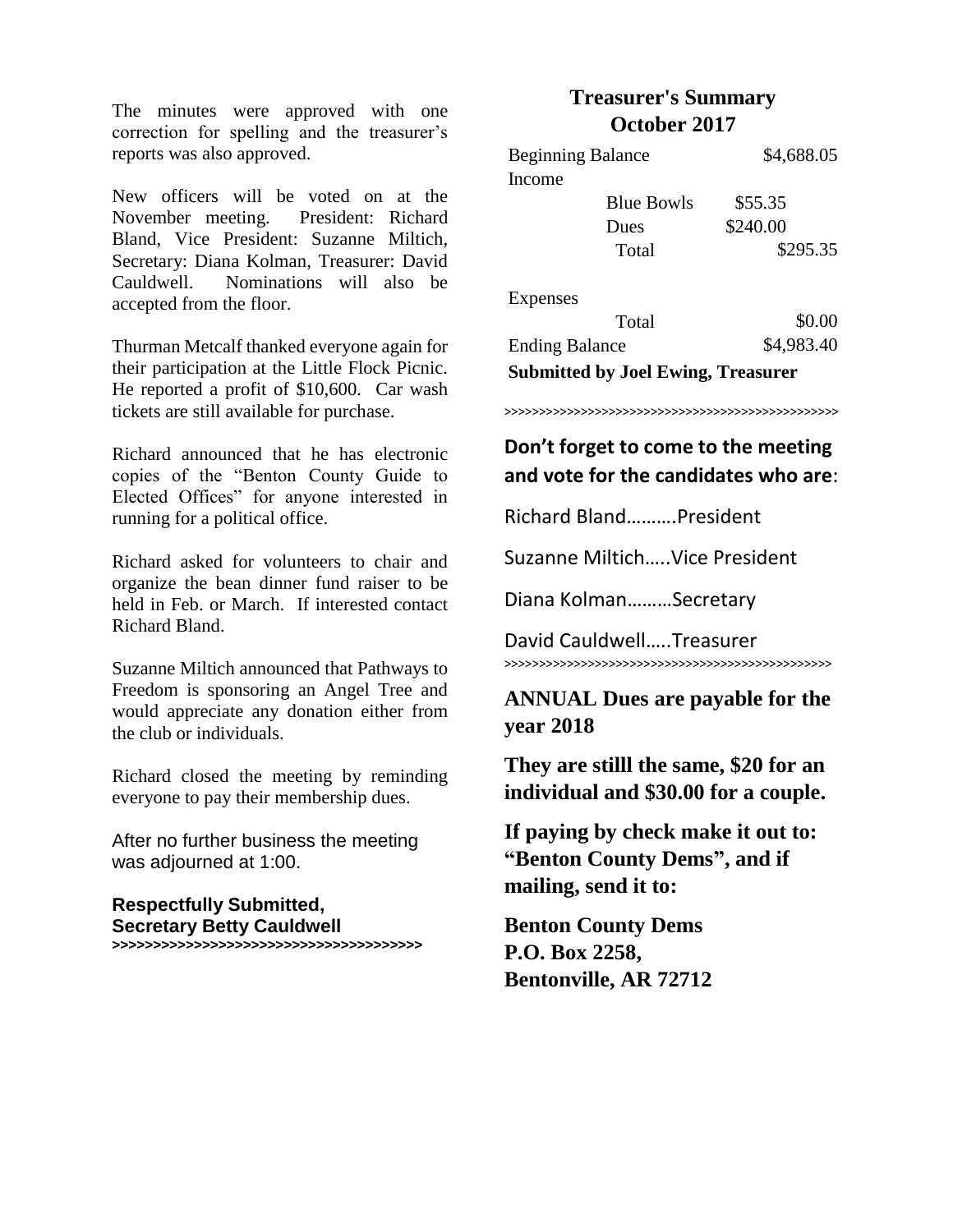

**Diana Kolman** Candidate for **Secretary** 

Born and reared in Grand Prairie, Texas, Diana Kolman was brought "kicking and screaming" to Northwest Arkansas in 1972 when her husband Maurice was hired by Cooper Communities. However, 45 years later, she considers herself to be a true Arkansan and feels very fortunate to have lived so many years in the Rogers community where her two children grew up and still live and work.

In 1978, Kolman's husband became the Director of Transportation and Planning for the City of Rogers. He remained in that role until his death in 2003.

Kolman was a stay-at-home mom until 1976, when she began teaching at Jack and Jill Pre-School. In 1986, she began working as a secretary in the Gifted and Talented department of Rogers Public Schools. While in this position, her supervisor

encouraged her to return to college to get her teaching certificate. She followed this advice and earned her BSE in Education in 1989. The next fall, she began her teaching career at Rogers High School where she taught journalism and English for 21 years, advising the school newspaper and yearbook.

Kolman retired in 2011. After retirement, she began working as the Special Events Coordinator for the Rogers Public Education Foundation. She still serves on the RPEF board. She is also active in her church, First United Methodist, in downtown Rogers. Her two grandchildren, Delaney, 19, and Chance, 12, also get a lot of her attention. >>>>>>>>>>>>>>>>>>>>>>>>>>>>>>>>>>>>>>>>>>>>>>> Excerpt from ADP Chair Gray's weekly newsletter:

### **Protecting Our First Responders**

Arkansas Democrats are committed to making sure our state's workforce is provided with the care and benefits they need, especially Arkansas' first responders. The Little Rock Fire Department has identified cancer among firefighters as a growing epidemic. LRFD lost three team members to cancer in just the past four years, and statistically, firefighters are 14% more likely to have some form of cancer than the general public. We can't let this go unaddressed. It is long overdue for Arkansas to include cancer as a work-related disability for our firefighters and pass a presumptive cancer disability law. Arkansas Democrats will lead the fight to make this possible in the next General Assembly.

>>>>>>>>>>>>>>>>>>>>>>>>>>>>>>>>>>>>